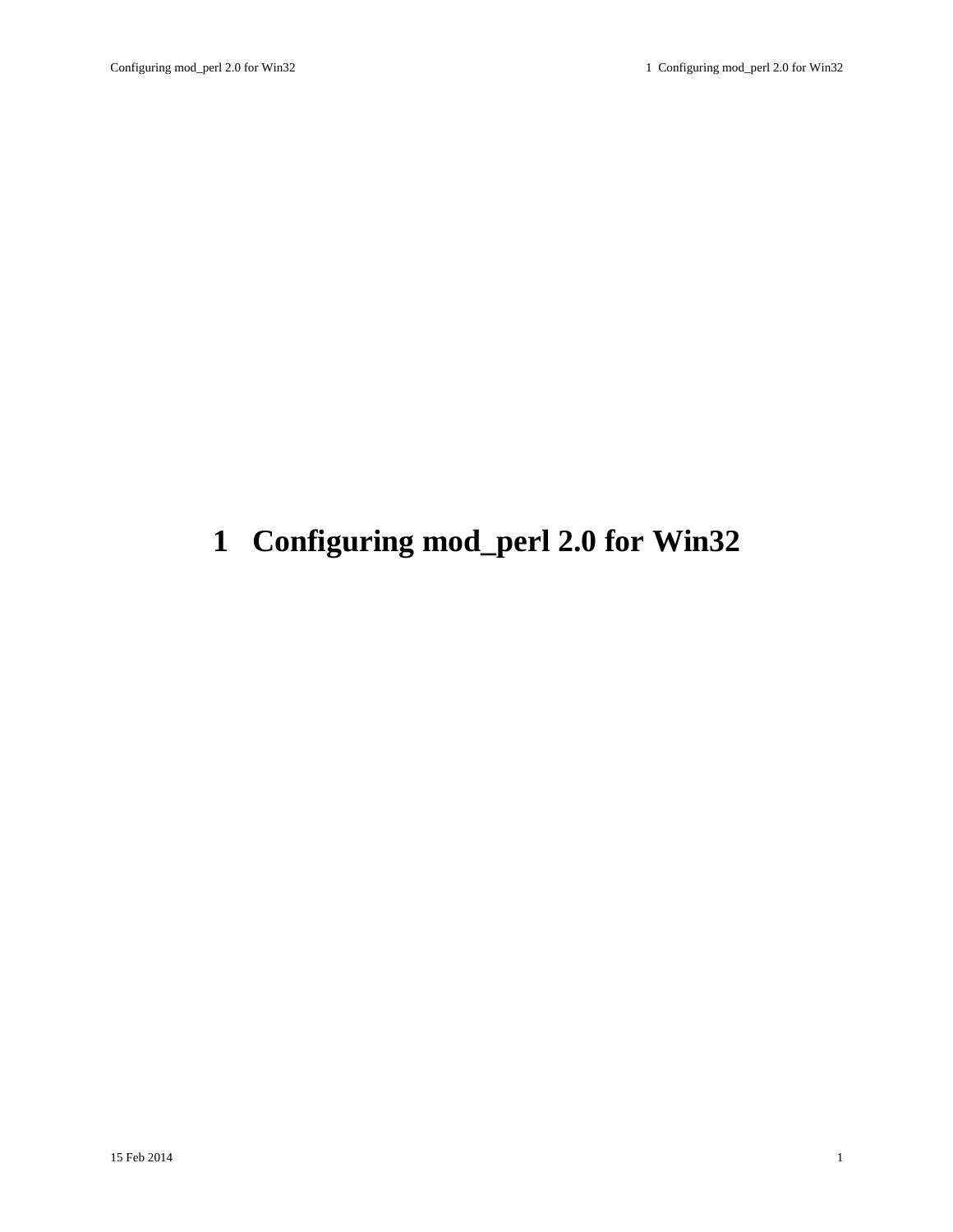### <span id="page-1-0"></span>**1.1 Description**

This document discusses how to configure mod\_perl 2.0.

### <span id="page-1-1"></span>**1.2 Configuration**

Add this line to *C:/Apache2/conf/httpd.conf*:

```
 LoadModule perl_module modules/mod_perl.so
```
Be sure that the path to your Perl binary (eg, *C:/Perl/bin*) is in your PATH environment variable. This can be done either by editing *C:\AutoExec.bat*, if present, or through the *Environment Variables* option of the *Advanced* tab of the *System* area of the Control Panel. Especially when running Apache as a service, you may also want to add the directive

```
 LoadFile "/Path/to/your/Perl/bin/perl5x.dll"
```
to *httpd.conf*, before loading *mod\_perl.so*, to load your Perl dll.

You may also want to use a start-up script to load commonly used modules; this can be done with a directive as, eg,

```
 PerlRequire "C:/Apache2/conf/extra.pl"
```
where a sample start-up script *C:/Apache2/conf/extra.pl* is

```
 use ModPerl::Util ();
use Apache2::RequestRec ();
 use Apache2::RequestIO ();
use Apache2::RequestUtil ();
use Apache2::ServerRec ();
 use Apache2::ServerUtil ();
use Apache2:: Connection ();
 use Apache2::Log ();
use Apache2::Const -compile => ':common';
use APR::Const -compile => ':common';
 use APR::Table ();
 use Apache2::compat ();
use ModPerl::Registry ();
 use CGI ();
 1;
```
Apache2::compat is used to provide backwards compatibility with mod\_perl 1.0. ModPerl::Registry, named so as not to conflict with Apache::Registry of mod\_perl 1.0, is used for registry scripts.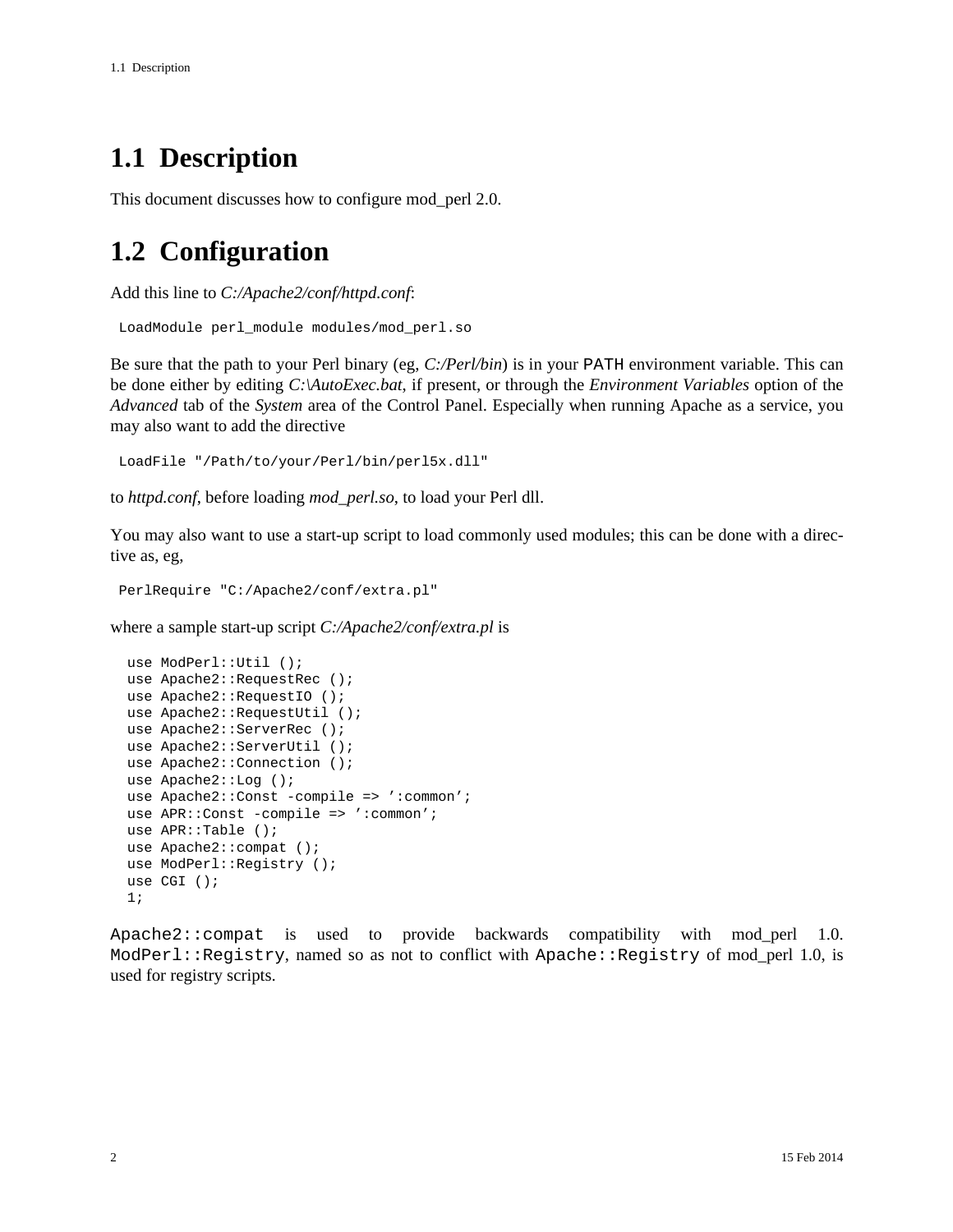#### <span id="page-2-0"></span>**1.3 Registry scripts**

Using ModPerl::Registry to speed up cgi scripts may be done as follows. Create a directory, for example, *C:/Apache2/perl/*, which will hold your scripts, such as

```
 ## printenv -- demo CGI program which just prints its environment
   ##
  use strict;
 print "Content-type: text/html\n\n";
  print "<HTML><BODY><H3>Environment variables</H3><UL>";
  foreach (sort keys %ENV) {
   my $val = $ENV{$_]\};\text{val} = \text{s} \n\ln|\n\ln|g;
   $val = ~ s \, \| \, \|\ \|\ \| g;print "<LI>$_ = \"${val}\"</LI>\n";
 }
  #sleep(10);
  print "</UL></BODY></HTML>";
```
Note that Apache takes care of using the proper line endings when sending the *Content-type* header. Next, insert in *C:/Apache2/conf/httpd.conf* the following directives:

```
 Alias /perl/ "/Apache2/perl/"
 <Location /perl>
    SetHandler perl-script
  PerlResponseHandler ModPerl::Registry
   Options +ExecCGI
   PerlOptions +ParseHeaders
 </Location>
```
whereby the script would be called as

```
 http://localhost/perl/name_of_script
```
The PerlOptions +ParseHeaders directive is needed when the script sends the header (in mod\_perl 1.0, this was given as PerlSendHeader ON).

As an illustration of how mod\_perl 2.0 addresses the issues raised in the discussion of issues in multithread win32 concerning the threading limitations of mod\_perl 1.0 on Win32, consider the printenv script above with the sleep(10) line uncommented. Using the Apache benchmarking tool ab of the Apache 2.0 Win32 distribution:

C:\Apache2\bin> ab -n 5 -c 5 http://localhost/perl/printenv

to make 5 concurrent requests, we find the following results. For mod\_perl 1.0/Apache 1.3:

```
Server Software: Apache/1.3.23
 Concurrency Level: 5
 Time taken for tests: 50.51972 seconds
```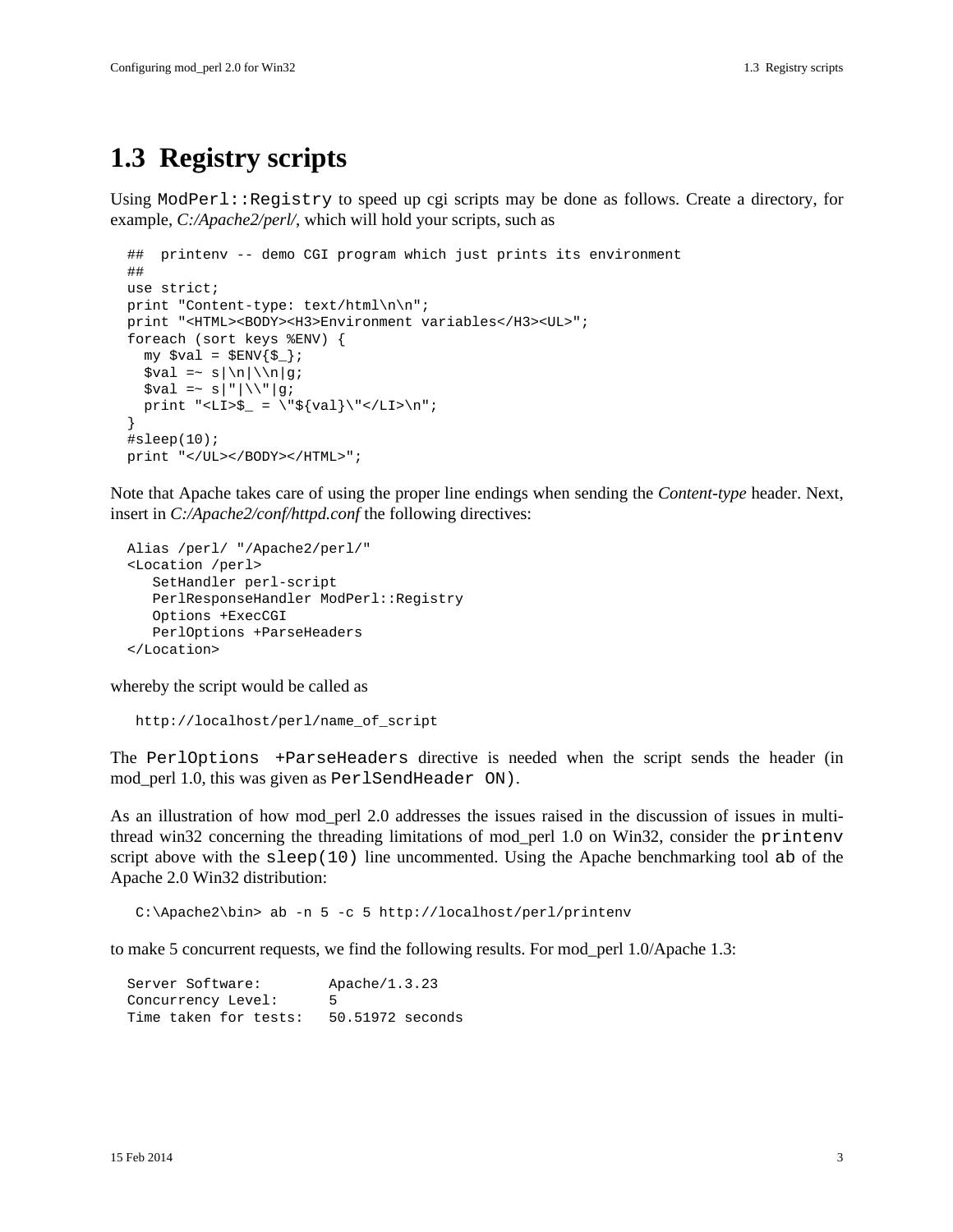while for mod\_perl 2.0/Apache 2.0:

Server Software: Apache/2.0.45 Concurrency Level: 5 Time taken for tests: 13.729743 seconds

The dramatic difference is due to the fact that in Apache 1.3/mod\_perl 1.0 a given request has to finish (taking essentially 10 seconds, due to the sleep(10) call) before the next request is processed, whereas on Apache 2.0/mod\_perl 2.0 the requests are processed as they arrive.

### <span id="page-3-0"></span>**1.4 Hello World**

As you will discover, there is much to mod\_perl beyond simple speed-up of cgi scripts. Here is a simple *Hello, World* example that illustrates the use of mod\_perl as a content handler. Create a file *Hello.pm* as follows:

```
 package Apache2::Hello;
 use strict;
use Apache2::RequestRec (); # for $r->content_type
use Apache2::RequestIO (); # for $r->puts
use Apache2::Const -compile => ':common';
 sub handler {
    my \zeta r = shift;
     my $time = scalar localtime();
     my $package = __PACKAGE__;
     $r->content_type('text/html');
    $r->puts ( << "END" );
 <HTML><BODY>
 <H3>Hello</H3>
 Hello from <B>$package</B>! The time is $time.
 </BODY></HTML>
 END
     return Apache2::Const::OK;
 }
 1;
```
and save it in, for example, the *C:/Perl/site/lib/Apache2/* directory. Next put the following directives in *C:/Apache2/conf/httpd.conf*:

```
 PerlModule Apache2::Hello
 <Location /hello>
   SetHandler modperl
   PerlResponseHandler Apache2::Hello
 </Location>
```
With this, calls to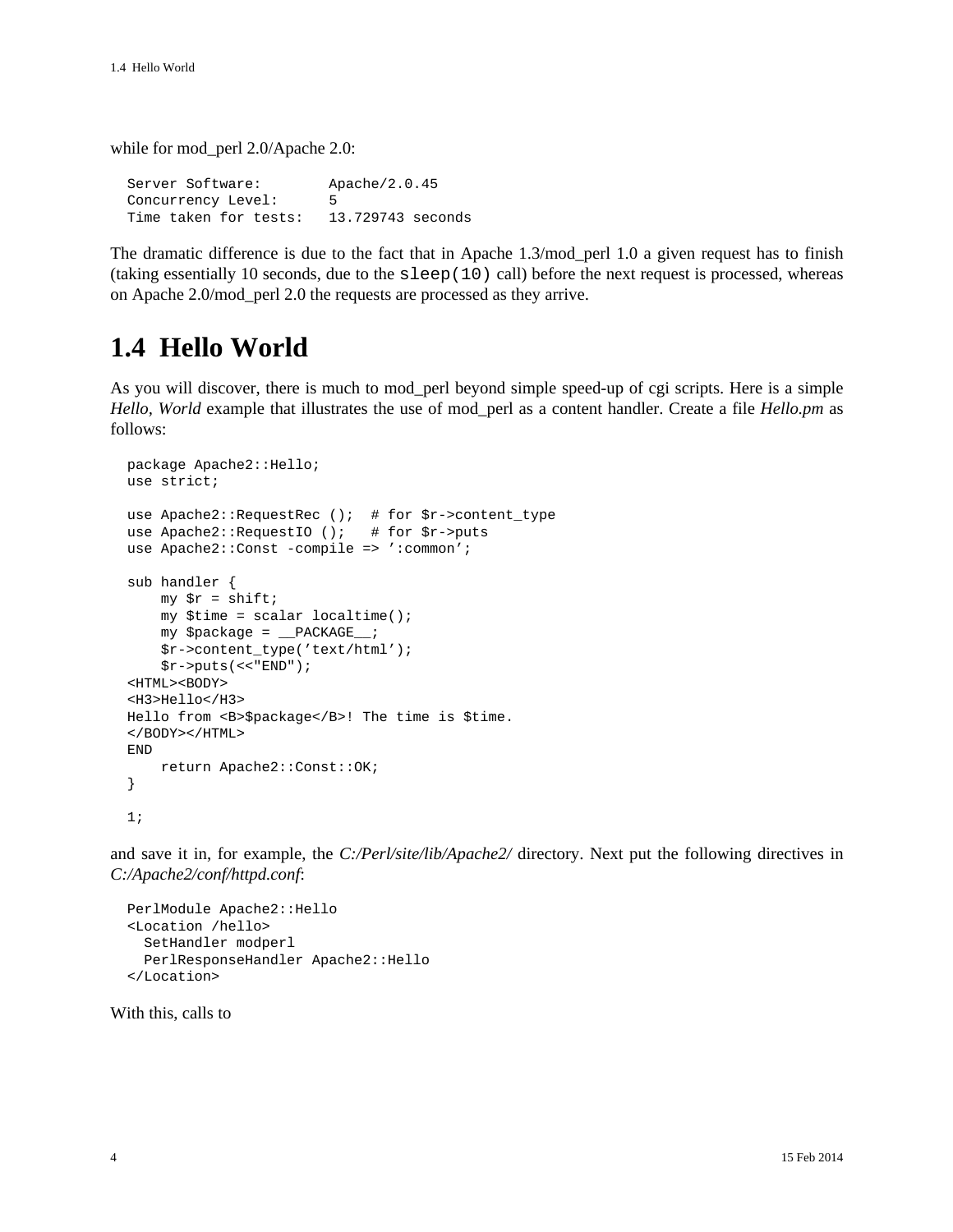```
 http://localhost/hello
```
will use Apache2: : Hello to deliver the content.

### <span id="page-4-0"></span>**1.5 See Also**

The directions for installing mod\_perl 2.0 on Win32, the mod\_perl documentation, [http://perl.apache.org/,](http://perl.apache.org/) [http://httpd.apache.org/,](http://httpd.apache.org/) [http://www.activestate.com/,](http://www.activestate.com/) and the FAQs for mod\_perl on Win32. Help is also available through the archives of and subscribing to the mod\_perl mailing list.

#### <span id="page-4-1"></span>**1.6 Maintainers**

Maintainer is the person(s) you should contact with updates, corrections and patches.

• Randy Kobes <randy@theoryx5.uwinnipeg.ca>

#### <span id="page-4-2"></span>**1.7 Authors**

● Randy Kobes <randy@theoryx5.uwinnipeg.ca>

Only the major authors are listed above. For contributors see the Changes file.